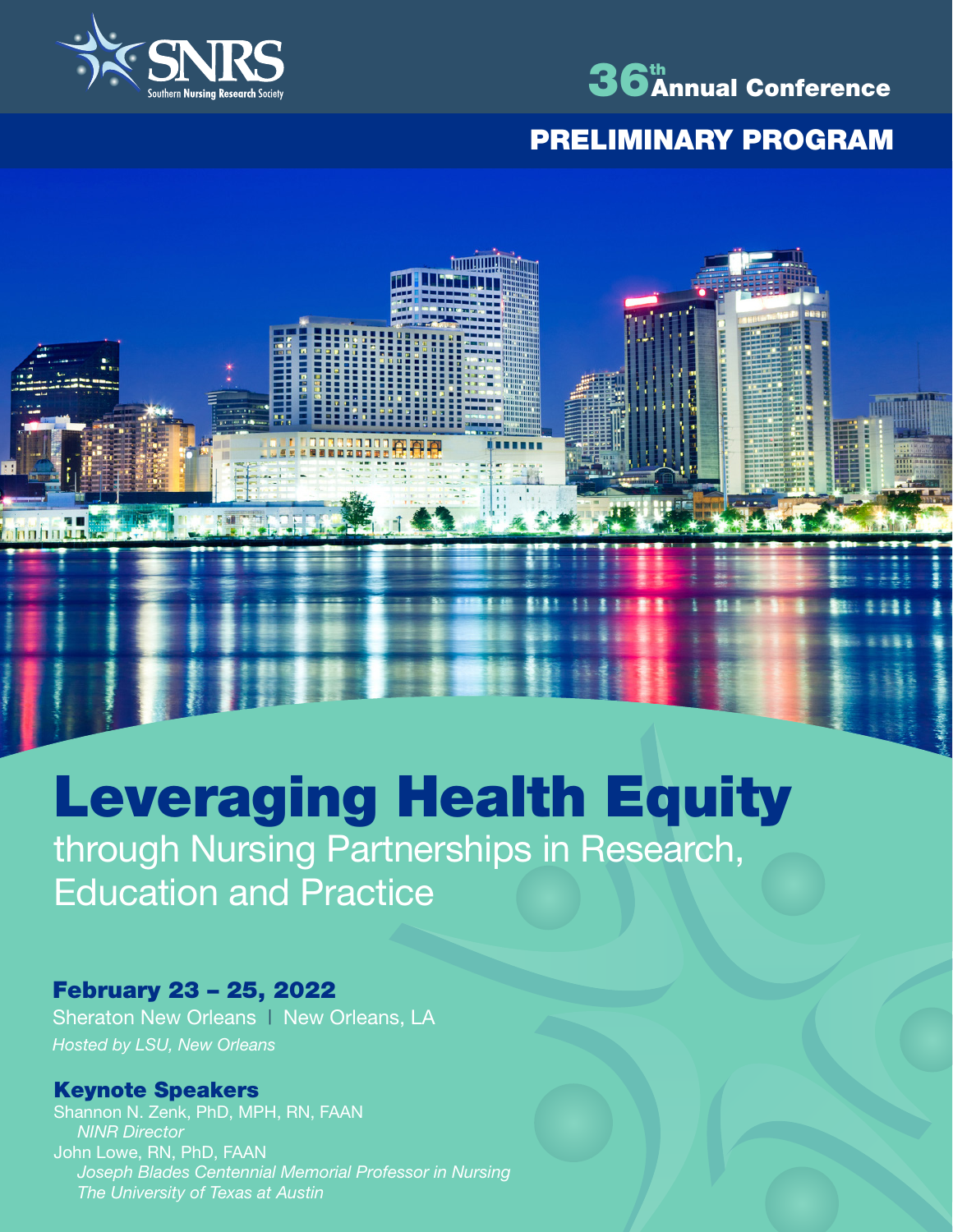The SNRS Board of Directors, Program Committee, LSU Health New Orleans and the local planning committee are pleased to present the program for the SNRS 36th Annual Conference, *Leveraging Health Equity through Nursing Partnerships in Research, Education, and Practice.* We look forward to welcoming you to the great city of New Orleans!

## Schedule at a Glance

#### Wednesday, February 23, 2022

**8:00-11:00 am**

#### **PRE-CONFERENCE WORKSHOPS**

**WS 1:** Writing for Success: Improving Writing Habits and Demystifying the Publication Process **WS 2:** Social Inequalities in Vulnerable Populations in Nursing and Public Health: Building and Sustaining a Program of Research **WS 3:** An Innovative Approach to Large Qualitative Data Set Analysis **8:00-11:00 am WS 5:** Doctoral Student Workshop **10:00-10:15 am Refreshment Break for workshops 11:00 am-1:00 pm Lunch on your own 12:00-1:00 pm Poster Session I setup** 

#### **12:00-3:30 pm**

**Exhibitor set-up**

#### **1:00-2:00 pm**

**Welcome & Opening Keynote**

*Shannon N. Zenk, PhD, MPH, RN, FAAN, NINR Director* 

#### **2:15-3:45 pm**

**CONCURRENT SESSION A A1:** Symposium—Addressing Health Care Needs of Diverse Populations **A2:** Podium—Aging in Community and Long-Term Care Settings **A3:** General Session **A4:** Poster Discussion **A5:** Special Session—NIH Research Work bench **3:45-4:45 pm Break/Exhibit Hall Opens Poster Session 1 3:45-4:45 pm NINR Roundtable Discussions**

## **4:45-6:15 pm**

**Top Student Poster Session** 

#### **6:15-7:45 pm**

**Host School Reception** 

## Thursday, February 24, 2022

**7:00-8:00 am Continental Breakfast with the Exhibitors Poster Session II Set Up 7:00-8:00 am Student Breakfast 8:15-9:15 am Meet the Editors Panel Session 9:30-10:30 am Refreshment Break Exhibit Hall Open Poster Session II 9:30-10:30 am NINR Roundtable Discussions 10:30 am-12:00 pm CONCURRENT SESSION B B1:** Symposium—A Seat at the Table: Pushing Forward Equity in Minority Health through Research, Practice, and Education **B2:** Podium—The Nexus between Nursing and Health Systems Policy **B3:** General Session **B4:** Poster Discussion **12:00-1:30 pm Awards Luncheon 1:30-1:45 pm Poster Session III Set-Up 1:45-2:45 pm Membership Town Hall Business Meeting**